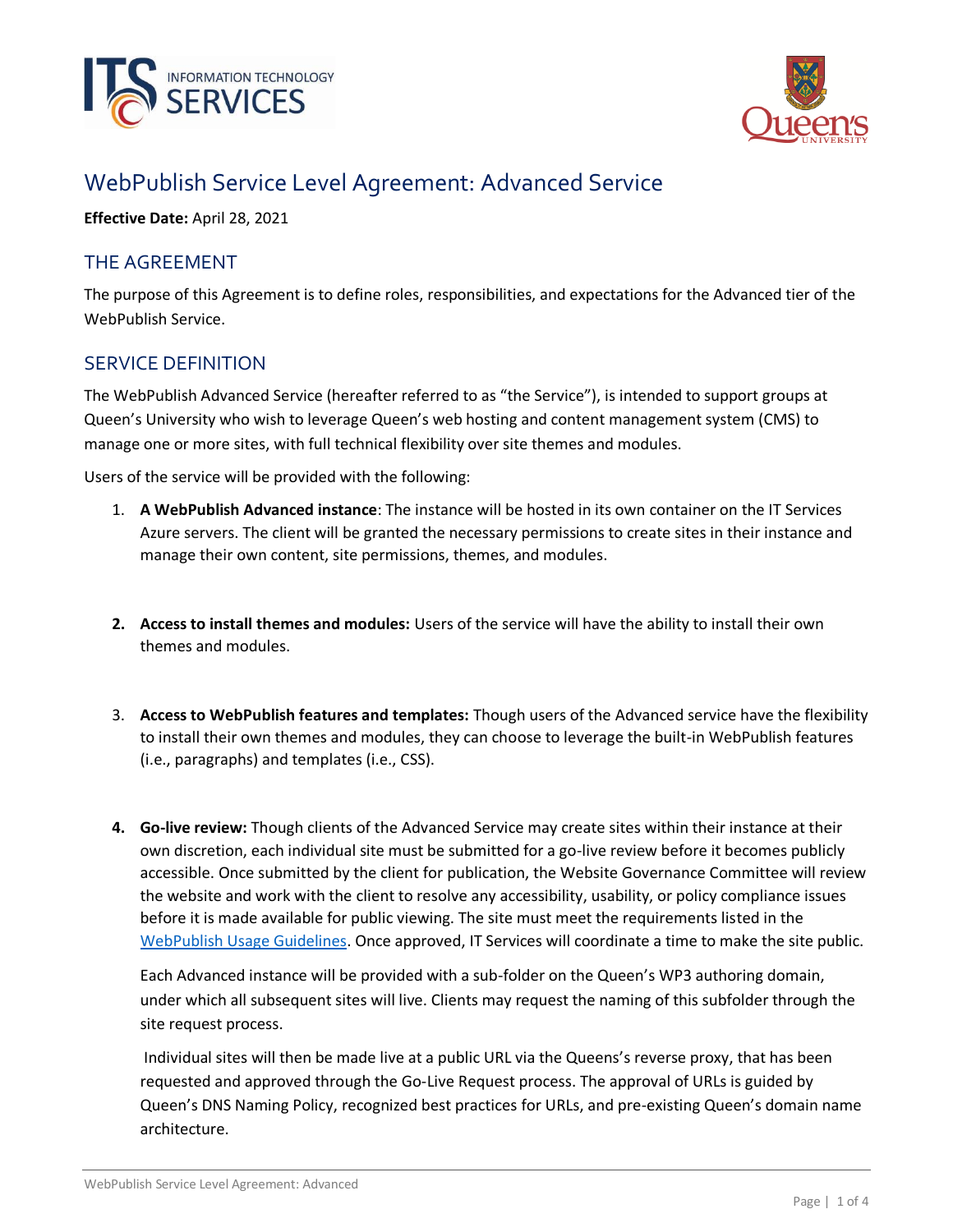- **5. WebPublish Support and Training:** The client will be eligible for WebPublish training and support, as detailed in the IT Services and University Relations Responsibilities section of this document. Clients may utilize the [training videos](https://www.queensu.ca/webpublish/training/videos) and refer to [online instructions/tutorials.](https://queensu.ca/webpublish/tutorials) Training, tutorials and support are limited to the features and functionality that fall within the scope of the Basic/Custom/Advanced service offerings.
- **6. Reporting:** Each site should be configured with Google Analytics and Google Tag Manager. Google Analytics is a web analytics service offered by Google that tracks and reports on website traffic. The Google Analytics property should be owned and managed by University Relations but may be shared with site owners and administrators by request (recommended). Site owners/administrators may also request that other analytics code be added to the site.

An account must also be created for each site in Siteimprove, a web governance software that can be used to manage quality assurance and accessibility compliance. Site owners/administrators will need to submit a request for each site to be added and to be granted access to its Siteimprove reporting by submitting a [Siteimprove request form.](https://queensu.service-now.com/esm/?id=sc_cat_item&sys_id=ce07c1451b3704d0f437a9fbbc4bcb8c) If an account is not created during the development process, one will be created when the site goes live.

**7. Upgrades and Patches:** IT Services will lead major upgrades to the system and apply security patches to modules supported as part of the Basic Service. IT Services will make updates available for the users to test and apply at their own discretion.

#### FEES

There are no fees associated with the Service.

#### ACCESS TO SYSTEM

Access to create sites, run updates, and customize your instance will be available through an [Azure DevOps](https://azure.microsoft.com/en-ca/services/devops/) project that will be provisioned on your behalf.

Once a site has been created, the client can access the authoring environment to manage content at [https://wp3.its.queensu.ca/<sub-folder>/<pubid>/](https://wp3.its.queensu.ca/%3csub-folder%3e/%3cpubid%3e/), using their Queen's NetID and password. The authoring environment can also be accessed off campus.

#### SERVICE AVAILABILITY

The targeted availability of the Service is twenty-four hours a day, seven days a week. Users should expect occasional but infrequent service interruptions or slowdowns, both planned and unplanned. Where it is necessary to schedule system maintenance that necessitates a service outage, IT Services will do this outside of regular business hours (Monday to Friday 8:30 – 4:30 pm) whenever possible.

#### SUPPORT REQUESTS

Support requests can be submitted using the Help Form found in the IT Service[s Service Portal,](https://queensu.service-now.com/esm/) available at: [https://queensu.service-now.com/esm/.](https://queensu.service-now.com/esm/)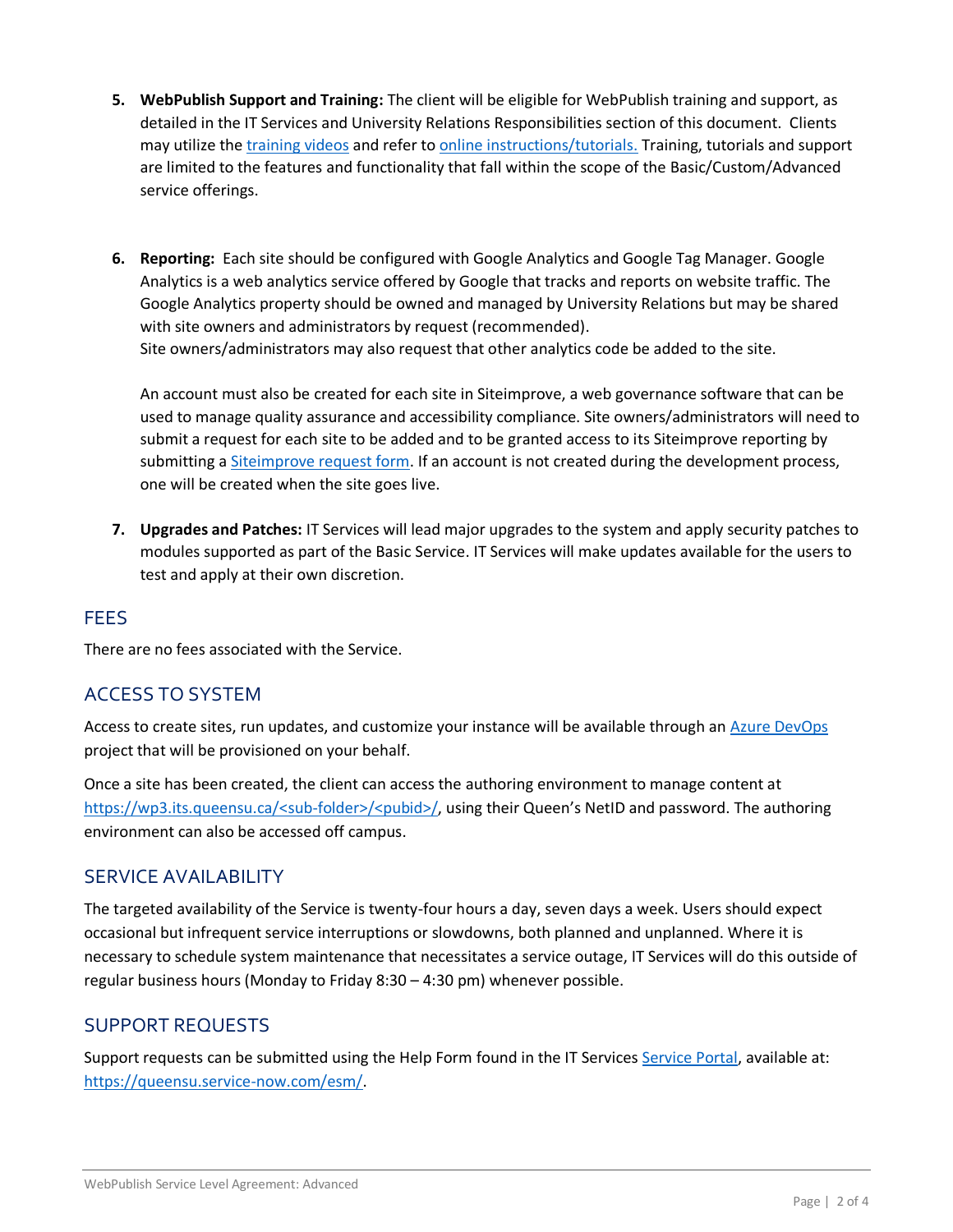## **RESPONSIBILITIES**

## Client Responsibilities

- Clients will use the IT Services [Service Portal](https://queensu.service-now.com/esm/) to seek help for issues related to WebPublish.
- Clients will promptly inform IT Services when they no longer require the Service.
- Clients are responsible for the content on their site(s).
- Clients will ensure that their content adheres to the [WebPublish Usage Guidelines](https://queensu.ca/webpublish/about/usage-guidelines)
- Clients will notify IT Services when they install a Contributed Drupal module. Contributed modules must meet the following criteria:
	- 1. Module must have a stable release
	- 2. Module must be covered by the Drupal security advisory policy
- Clients will notify IT Services when they install a Custom module and will ensure that it is added to DevOps. Modules will be subject to a code review; if any issues are identified, the client may be asked to revise or discontinue use of the custom module.
- Clients must subscribe to the Drupal security newsletter at drupal.org
- Clients will monitor and update any themes and modules that are installed outside of the base service offering.
- Clients will test and apply non-critical updates provided by IT Services within three months of release.
- Clients will test and apply critical security updates provided by IT Services within 72 hours.
- Clients will ensure that they retain the web developer resources required to maintain their instance for the duration of their Advanced usage, as outlined in th[e prerequisites.](https://www.queensu.ca/webpublish/tutorials/getting-started-advanced)
- If a client no longer wishes to maintain a site in the Advanced service level, they will be responsible for migrating their content from Advanced to their desired service level.

#### IT Services and University Relations Responsibilities

- IT Services will refer the client to University Relations for an introductory training session when the Advanced instance is provisioned. This session will cover an overview of DevOps Repo and Pipeline functionality as provisioned for WebPublish 3.0 Advanced.
- IT Services and University Relations will provide step-by-step instructions on navigating the Advanced service infrastructure.
- IT Services will communicate any intended service changes or updates to the client
- IT Services will monitor and maintain the modules and features included in the base service offering
- IT Services will provide routine updates to the system, which will be available for clients to test and apply.
- IT Services will apply critical security patches for modules included in the base service offering and will make the update available for clients to test and apply.
- IT Services will provision the Advanced environment within two weeks of receiving approval from the Website Governance Committee (i.e., please allow up to four weeks from the time of request submission for your instance to be provisioned).
- If a client no longer wishes to maintain a site in the Advanced service level, IT Services will provide an equivalent site in the desired service level; however, we will not migrate content on behalf of the user.

# CHANGES TO THE SERVICE LEVEL AGREEMENT

The Service Level Agreement for the Advanced Service of the WebPublish service will be reviewed regularly. Should any changes to the Agreement be required, a representative from IT Services will meet with the website owner or designate to discuss the amendments.